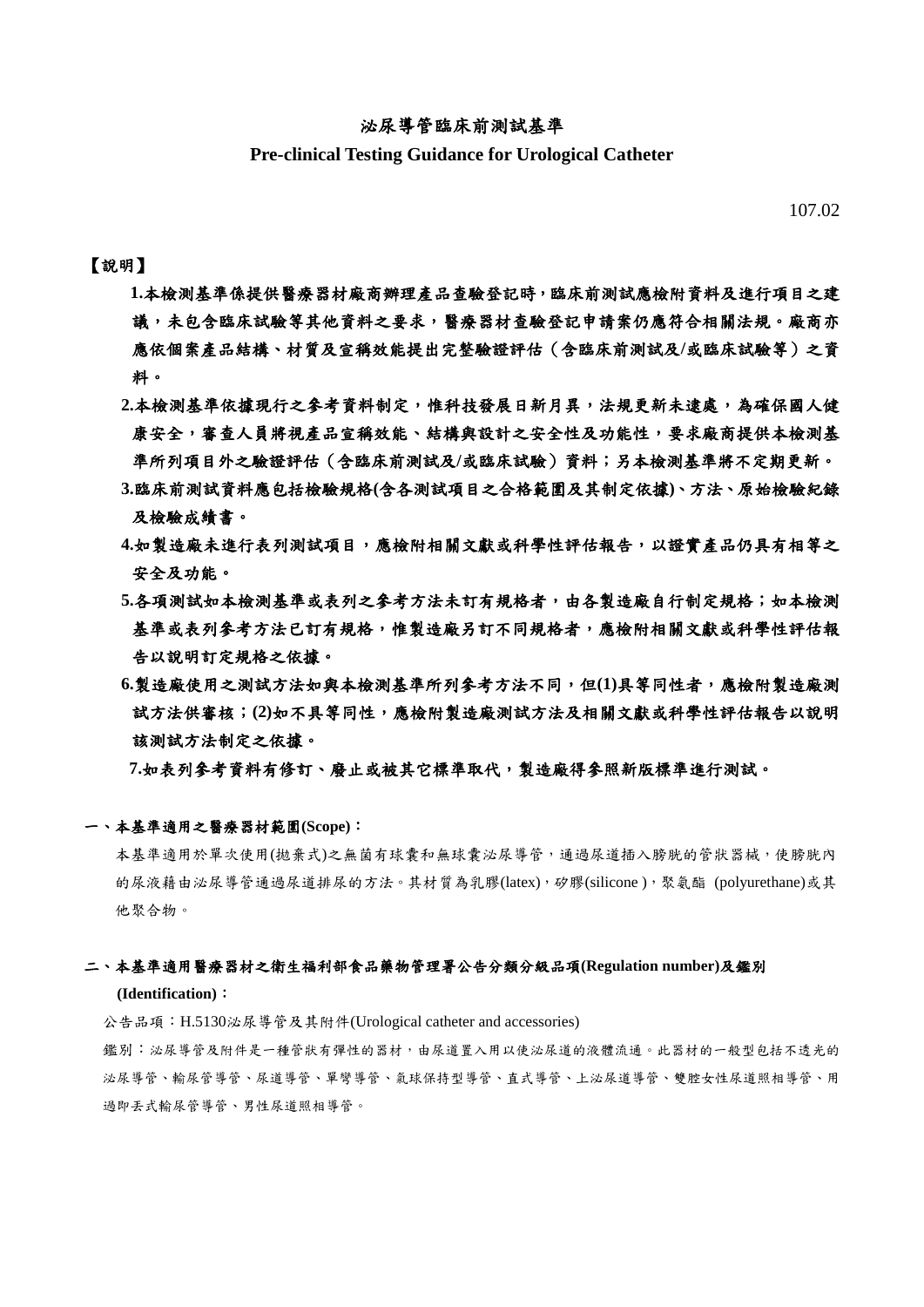## 三、產品敘述及規格**(Product description and specification)**:

- 1. 結構圖樣(如:球囊(Balloon)、球囊連接頭(Balloon Port)、尿管引流孔連接頭(Urine Drainage Port)、尿 管開口(Urine Opening)等)、標誌印記、各部位組成材質及規格。
- 2. 導管長度(Length)、外徑(Outside diameter)、球囊體積(Balloon Volume)及顏色(Color)。
- 3. 塗層材質及塗佈範圍。(如適用)

## 四、安全性及功能性試驗資料**(Safety and performance data)**

| 項<br>目                  | 規格、需求及/或應進行測試                                        | 參<br>考<br>法<br>方                  |
|-------------------------|------------------------------------------------------|-----------------------------------|
| 1.生物相容性試驗               | (1)細胞毒性(Cytotoxicity)。                               | ISO 10993-1(2009) <sup>(1)</sup>  |
| (Biocompatibility test) | (2) 過敏試驗(Sensitization)。                             | ISO 10993-3 $(2014)^{(4)}$        |
|                         | (3)黏膜刺激試驗(Mucosal irritation)。                       | ISO 10993-5(2009) <sup>(5)</sup>  |
|                         | (4)基因毒性試驗(Genotoxicity)。(留置時間超過30天)                  | ISO 10993-6(2016) <sup>(6)</sup>  |
|                         | (5)亞急性及亞慢性毒性試驗(Subacute and Subchronic toxicity)。    | ISO 10993-10 $(2010)^{(7)}$       |
|                         | (留置時間超過30天)                                          |                                   |
| 2. 無菌                   | 進行 滅 菌 確 效(Sterilization validation)確保SAL(Sterility  | $ISO17665-1(2006)^{(8)}$          |
| (Sterility)             | assurance level)小於 $10^{-6}$ 。                       | $ISO11135-1(2014)^{(9)}$          |
|                         |                                                      | $ISO11137-1(2006)^{(10)}$         |
|                         |                                                      | ISO 11137-2(2013) <sup>(11)</sup> |
|                         |                                                      | ISO 11137-3(2017) <sup>(12)</sup> |
| 3. 熱原(Pyrogen)          | 如製造廠宣稱產品為無熱原(non-pyrogenic),應進行熱原試驗並                 | 依各國藥典規定                           |
|                         | 符合其宣稱。                                               |                                   |
| 4.功能性試驗                 | (1) 排水流量(Flow rate through drainage)。                | FDA Guidance $(1997)^{(2)}$       |
| (Performance test)      | (2)球囊完整性:抗破裂強度(Balloon integrity: resistance to      | ASTM F623-99(2013) <sup>(3)</sup> |
|                         | rupture) •                                           |                                   |
|                         | (3)球囊對牽引力的響應(Inflated balloon response to traction)。 |                                   |
|                         | (4)球囊體積維持(Balloon volume maintenance)。               |                                   |
|                         | (5)球囊和軸管尺寸(Balloon size and shaft size)。             |                                   |
|                         | (6)洩氣可靠性(Deflation reliability)。                     |                                   |
| 5.化學性質評估                | 表面塗層(Surface coating):                               | FDA Guidance $(1997)^{(2)}$       |
| (Chemical Properties)   | (1)成分定性及定量。                                          |                                   |
|                         | (2)抗菌試驗。(如適用)                                        |                                   |
|                         | (3)宣稱效能之確效測試(Claim validation test)。                 |                                   |
| 6. 架 儲 期(Shelf life)    | 以最終產品為測試標的,進行真實時間老化試驗(real-time aging)               | 依各製造廠規定                           |
|                         | 或加速老化試驗(accelerated aging)以驗證產品之有效期間。                |                                   |

# 五、參考文獻 **(References)**

- 1. ISO 10993-1 Biological evaluation of medical devices -- Part 1: Evaluation and testing within a risk management process. (2009)
- 2. Guidance for the Content of Premarket Notifications for Conventional and Antimicrobial Foley Catheters. (1997)